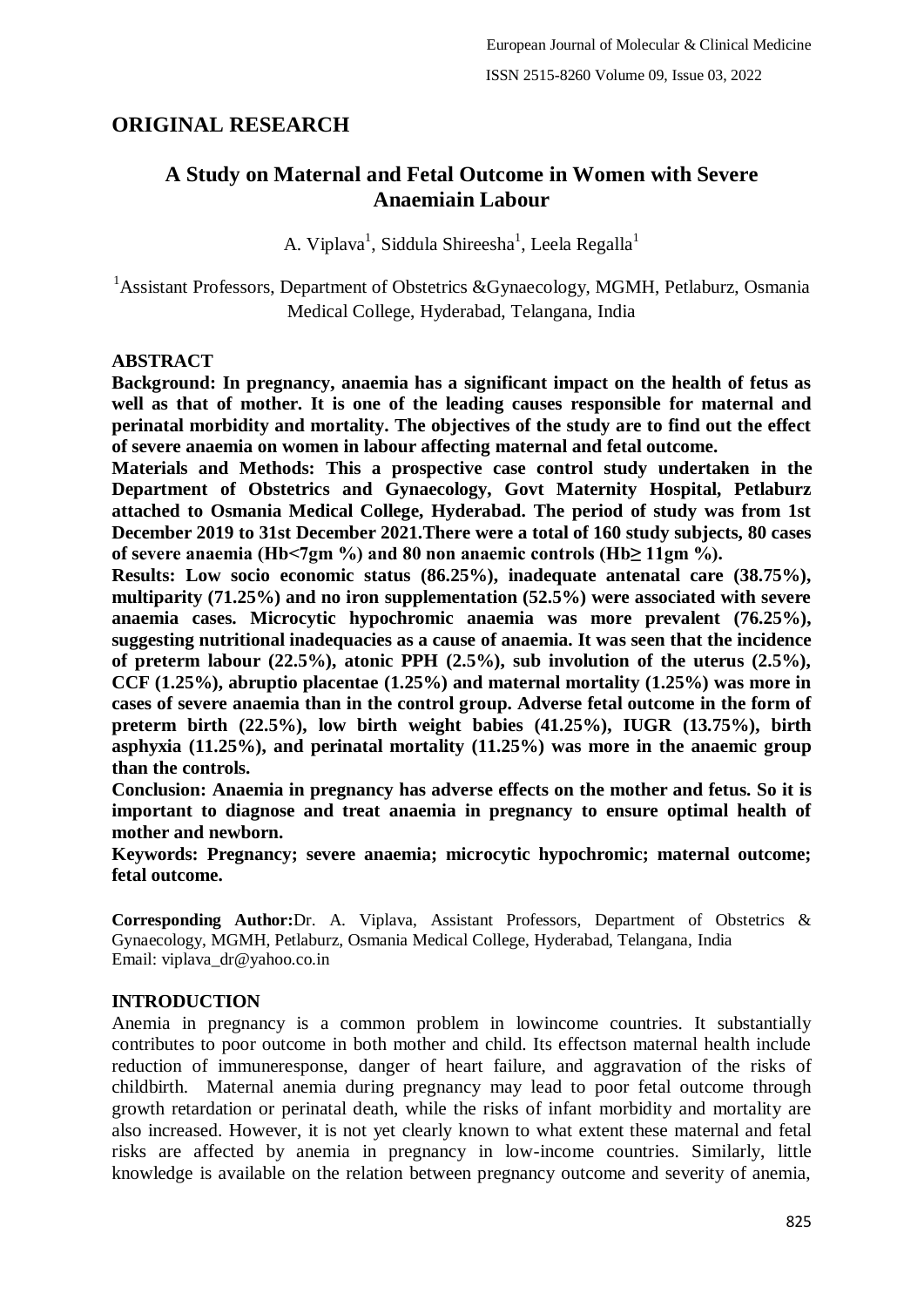gestational age at onset or duration of anemia, although anemia in early pregnancy seems to be associated with an increased risk of low birth-weight or preterm birth.

Anaemia is a major public health problem especially among the poorer segments of the population in developing countries like India and it is one of the major challenges an obstetrician faces in his / her carrier. In India, it is frequently severe and contributes to maternal mortality and reproductive health morbidity. It deserves more attention than its currently receiving. Recently lot of programmes have been focussed on safe motherhood but maternal anaemia remains a problem of great concern. Gender discrimination is another important factor in India as the girl child, right from youth, is denied proper food and education.

Anaemia in pregnancy accounts for 25 percent of deaths due to associated causes and 11.5% of all maternal deaths. Anaemia contributes to 10-15% of direct maternal deaths in India. An estimated 60% of all pregnant women in developing countries have anaemia. Anaemia either directly or indirectly contributes to about 20% of maternal deaths in third world countries.

Prevention is better than cure. This study could guide us as to the levels at which we need to direct our preventive measures to check the progress of anaemia in antenatal women and improve our outreach services thereby identifying anaemia in the adolescent stage.

# **Objectives of the study**

- To study the effect of severe anaemia on women in labour affecting maternal outcome such as congestive cardiac failure, abruptio placenta, retained placenta, post-partum haemorrhage, puerperal sepsis, maternal death.
- To study the fetal outcome in pregnancy with severe anaemia such as intra- uterine fetal demise, preterm delivery, low birth weight, low Apgar scores, perinatal death.

# **MATERIALS & METHODS**

This study was conducted in the Department of Obstetrics andGynaecology, Govt Maternity Hospital, Petlaburz attached to Osmania Medical College, Hyderabad. The period of study was from  $1^{\text{st}}$ December 2019 to  $31^{\text{st}}$ December 2021.

**Source of data:** All women in labour and having severe anaemia (Hb<7 gm%) were

studied. Controls were selected from every third woman, admitted in labour matched for age, parity and gestational age and who is non-anaemic (Hb  $\geq$  11 gm%).

**Study design:** Case Control study.

Study period: 1<sup>st</sup>December 2019 to 31<sup>st</sup>December 2021.

**Study setting:** Department of Obstetrics and Gynaecology, Govt Maternity Hospital, Petlaburz attached to Osmania Medical College, Hyderabad

**Statistical parameters:** Data will be analysed with chi square test.

**Method of Collection of Data:**The selected patients are subjected to detailed history, general physical and systemic examination followed by obstetric examination. The required investigations are then carried out in the hospital which includes complete

hemogram to assess the severity and type of anaemia, and then the maternal and fetal outcome studied.

# **Inclusion Criteria**

Pregnant women in labour, of any parity, with Hb <7 gm% were included as cases.

Controls were selected from every third woman admitted in labour and having matching criteria of age, parity, and period of gestation and whose haemoglobin level is  $\geq 11$  gm %.

# **Exclusion Criteria**

• Pregnant women with mild to moderate anaemia (Hb 7-10.9 gm%).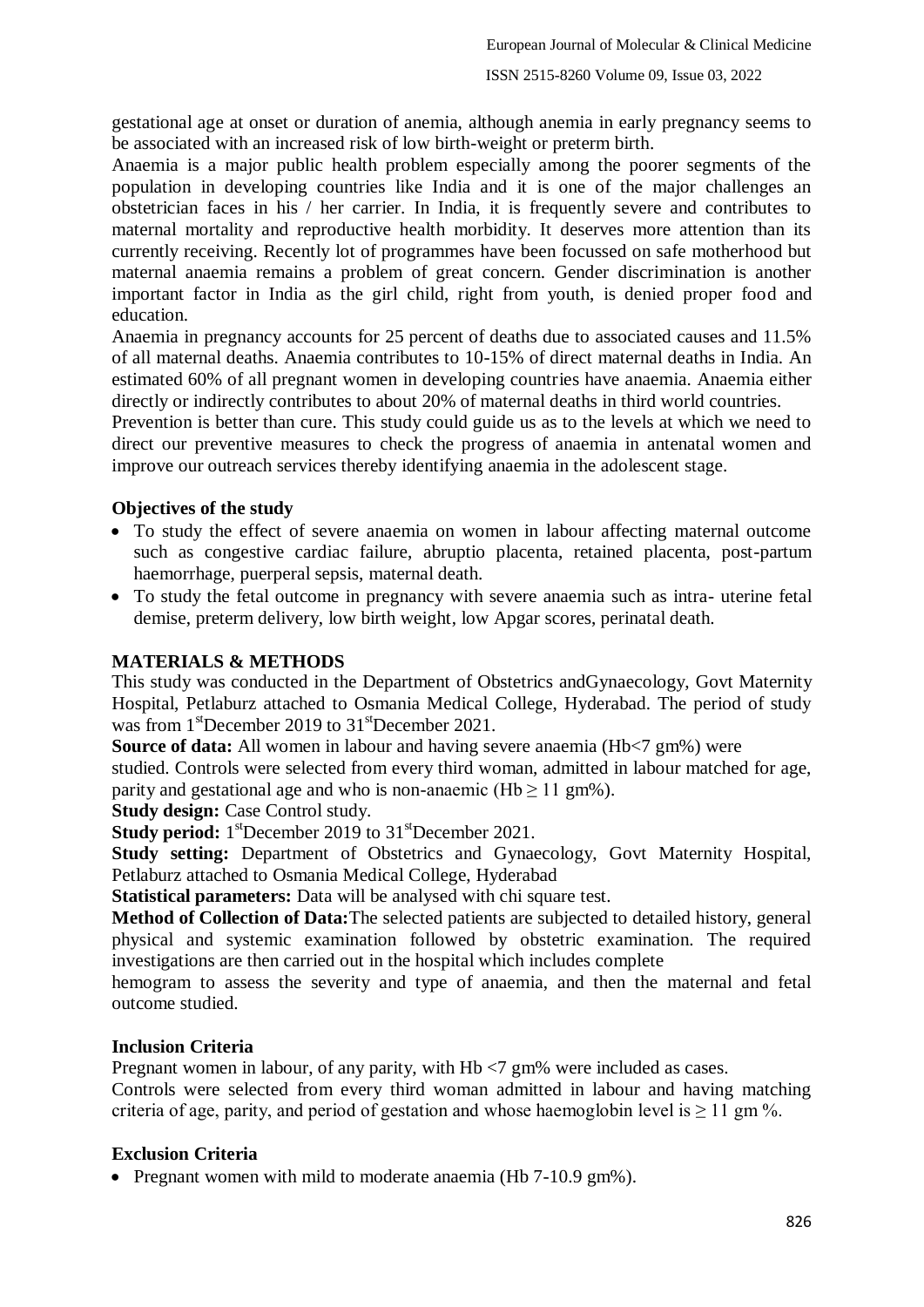• Pregnant women with Hb  $\langle 7 \text{ gm}\%$  with other associated conditions like diabetes mellitus, pregnancy induced hypertension, antepartum haemorrhage, cardiac disorders, thalassemia, sickle cell anaemia, and other medical illness.

Does the study requires any investigations or interventions to be conducted on patients or other humans or animals? If so please describe briefly.

Yes, in our study the following investigations are conducted in each patient. All the patients included in the study are investigated thoroughly with

# **1. Hematological investigations-**

- a) Haemoglobin concentration.
- b) Complete hemogram (including MCV, MCH, MCHC, PCV, TLC, DLC).
- c) Peripheral smear.
- d) Blood grouping and Rh typing.

#### **2. Urine- albumin, sugar, microscopy.**

- a) HIV, HBsAg.
- b) Obstetric Ultrasonography.

### **RESULTS**

#### **The study subjects were divided into two groups:**

| ~<br>Cases | $T$ $T1$<br>$\sigma$ m%<br>anaemia)<br>severe.<br>Hb | or<br>οU |
|------------|------------------------------------------------------|----------|
| ontrols    | $T$ $T1$<br>$gm\%$<br>ı<br>-                         | or<br>οU |

#### **Table 1: Distribution based on age group**

| Age group                                   | $\text{Cases}(\text{Hb}\%<7)$ | Controls(Hb% $\geq$ 11) | <b>Total</b> |  |  |
|---------------------------------------------|-------------------------------|-------------------------|--------------|--|--|
| Up to 20 years                              | 13 (16.25%)                   | 23 (28.75%)             | 36(22.5%)    |  |  |
| $21 - 25$ years                             | 42 (52.5%)                    | 51 (63.75%)             | 93 (58.12%)  |  |  |
| $26 - 30$ years                             | 21 (26.25%)                   | 05(6.25%)               | 26 (16.25%)  |  |  |
| More than 30 years                          | 04(5%)                        | 01(1.25%)               | 05(3.12%)    |  |  |
| Total                                       | 80 (100%)                     | 80 (100%)               | 160 (100%)   |  |  |
| $\Omega$ . $\Omega$<br>$10.2 + 1.2 - 0.001$ |                               |                         |              |  |  |

Chi square value  $-16.01$  df-3 p value  $-0.001$ 

- In our study, majority of the subjects belonged to the age group of 21-25 years, i.e., 52.5% in cases and 63.75% in the controls.
- 16.25% of the cases and 28.75% of the controls belonged to the age group of  $\leq$  20 years.
- 26.25% of the cases and 6.25% of the controls belonged to the age group of 26-30 years.
- $\bullet$  5% of the cases and 1.25% of the controls belonged to the age group of  $> 30$  years.
- Since the p value is 0.001, this difference is significant.

#### **Table 2: Distribution based on Socio- economic status**

| <b>SES</b> | $\text{Cases}(\text{Hb}\%<7)$ | Controls(Hb% $\geq$ 11)              | Total        |
|------------|-------------------------------|--------------------------------------|--------------|
| Lower      | 69 (86.25%)                   | 66 (82.5%)                           | 135 (84.3%)  |
| Middle     | 11 (13.75%)                   | 14 (17.5%)                           | $25(15.6\%)$ |
| Total      | 80 (100%)                     | 80 (100%)                            | 160 (100%)   |
|            | Chi square value $= 2.04$     | $df_1 \cdot \textbf{n}$ value = 0.12 |              |

Chi square value  $-2.04$  df-1 p value  $-0.12$ 

All the study subjects were categorized as per modified Kuppuswamy's socio economic classification.

• 86.25% of the cases and 82.5% of the controls belonged to low socio-economic class.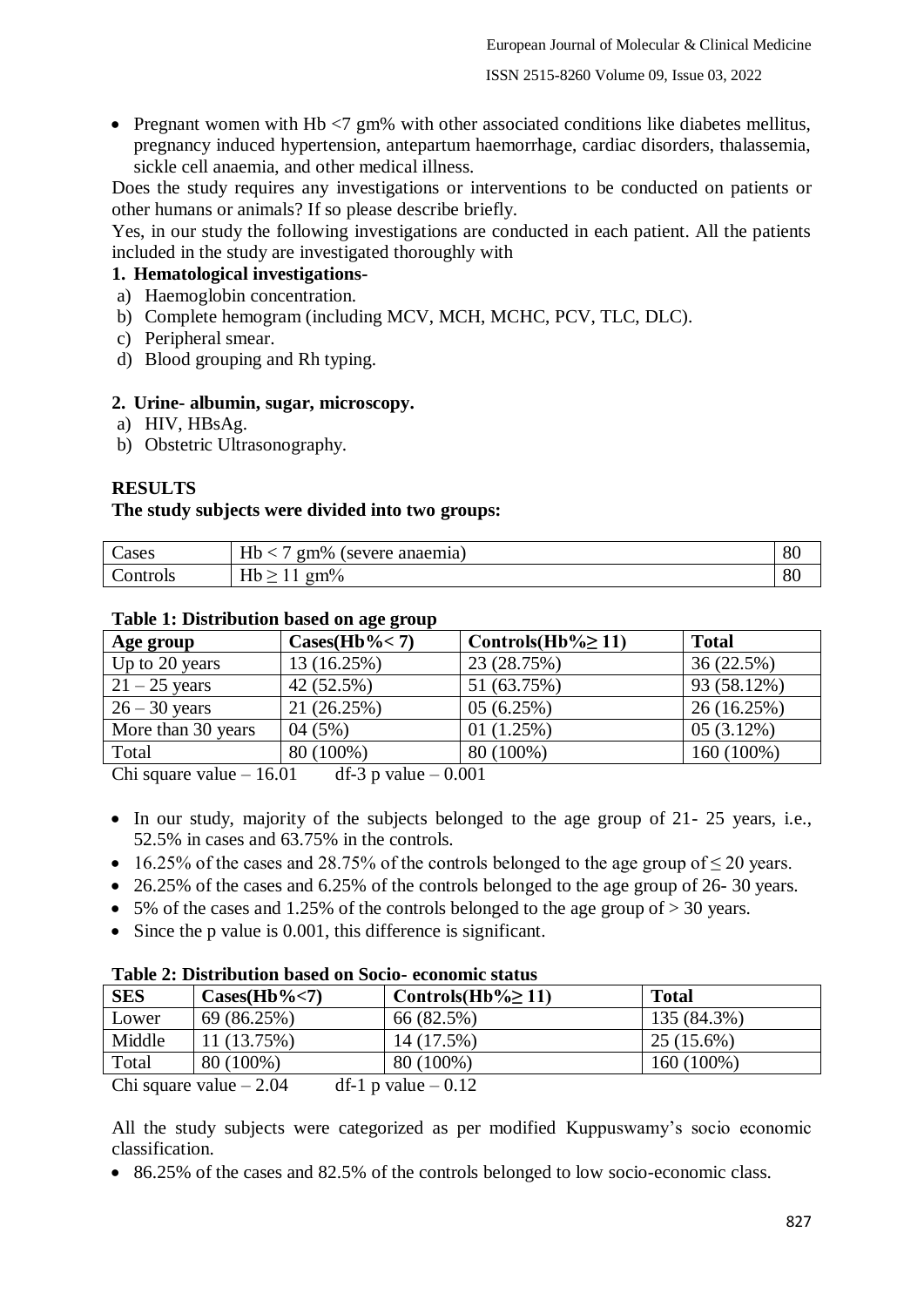- 13.75% of the cases and 17.5% of the controls belonged to the middle socio-economic class.
- This difference is not statistically significant.

| <b>ANC</b> booking               | $\text{Cases}(\text{Hb}\%<7)$ | Controls(Hb% $\geq$ 11) | <b>Total</b> |  |  |
|----------------------------------|-------------------------------|-------------------------|--------------|--|--|
| <b>Booked</b>                    | 49 (61.25%)                   | 77(96.25%)              | 126 (78.75%) |  |  |
| Un booked                        | 31 (38.75%)                   | 03 (3.75%)              | 34 (21.25%)  |  |  |
| Total                            | 80 (100%)                     | 80 (100%)               | 160 (100%)   |  |  |
| $\sum_{i=1}^{n}$<br>$\bigcap$ 12 | $\lambda$ f 1 $\mu$ value     | $\bigcap$ $\bigcap$ 1   |              |  |  |

# **Table 3: Distribution based on ANC booking**

Chi square value  $-24.13$  df-1 p value  $-0.001$ 

- $\bullet$  It was observed that 61.25% of the cases and 96.25% of the controls were booked subjects.
- 38.75% of the cases were unbooked while only 3.75% of the control group were unbooked. This difference is statistically significant.

| <b>Obstetric score</b> | Cases (Hb% $<$ 7) | Controls (Hb% $\geq$ 11) | <b>Total</b>  |  |  |
|------------------------|-------------------|--------------------------|---------------|--|--|
| Primi                  | 18 (22.5%)        | 30 (37.5%)               | 48 (30%)      |  |  |
| Multi                  | 57 (71.25%)       | 50(62.5%)                | $107(66.8\%)$ |  |  |
| Grandmulti             | 05(6.25%)         | 00                       | $05(3.1\%)$   |  |  |
| Total                  | 80 (100%)         | 80 (100%)                | 160 (100%)    |  |  |
| $\Omega$ . $\Omega$    | $10.2 - 1 - 0.11$ |                          |               |  |  |

### **Table 4: Distribution based on obstetric score**

Chi square value  $-4.25$  df-2 p value  $-0.11$ 

- 22.5% of the severely anaemic cases were primigravidae vs 37.5% of the non anaemic controls.
- 71.25% of the cases were multigravidae compared to 62.5% of the control group.
- 6.25% of the severely anaemic cases were grandmulti whereas none of the controls belonged to this group.
- This difference is not statistically significant.

| <b>Gestation</b>                                  | $\text{Cases}(\text{Hb}\%<7)$                                     | Controls(Hb% $\geq$ 11) | <b>Total</b> |
|---------------------------------------------------|-------------------------------------------------------------------|-------------------------|--------------|
| $28 - 32$ weeks                                   | 08 (10%)                                                          | 01(1.25%)               | $09(5.6\%)$  |
| $33 - 37$ weeks                                   | 24 (30%)                                                          | 09 (11.25%)             | 33 (20.62%)  |
| $>$ 38 weeks                                      | 48 (60%)                                                          | 70 (87.5%)              | 118 (73.75%) |
| Total                                             | 80 (100%)                                                         | 80 (100%)               | 160 (100%)   |
| $\sum_{n=1}^{\infty}$ concave realize $\sim$ 12.1 | $\lim_{n \to \infty}$ $\lim_{n \to \infty}$ $\lim_{n \to \infty}$ |                         |              |

# **Table 5: Distribution based on period of gestation**

Chi square value  $-13.1$  df-2 p value  $-0.001$ 

- 10% of the cases belonged to 28-32 weeks gestational age group, compared to only 1.25% of the control group.
- 30% of the cases belonged to 33-37 weeks gestational age group, compared to 11.25% of the control group.
- Majority of the study subjects belonged to  $\geq$  38 weeks gestational age group, i.e., 60% of the case group and 87.5% of the control group. This difference is statistically significant.

# **Table 6: Distribution based on birth spacing in multiparous patients**

| <b>Birth spacing</b> | Cases(Hb%<7) | Controls(Hb% $\geq$ 11) | <b>Total</b>   | value* |
|----------------------|--------------|-------------------------|----------------|--------|
| vears                | '5%.<br>J6.  | $12\%$ .                | $87\%$ ,<br>68 | 0.68   |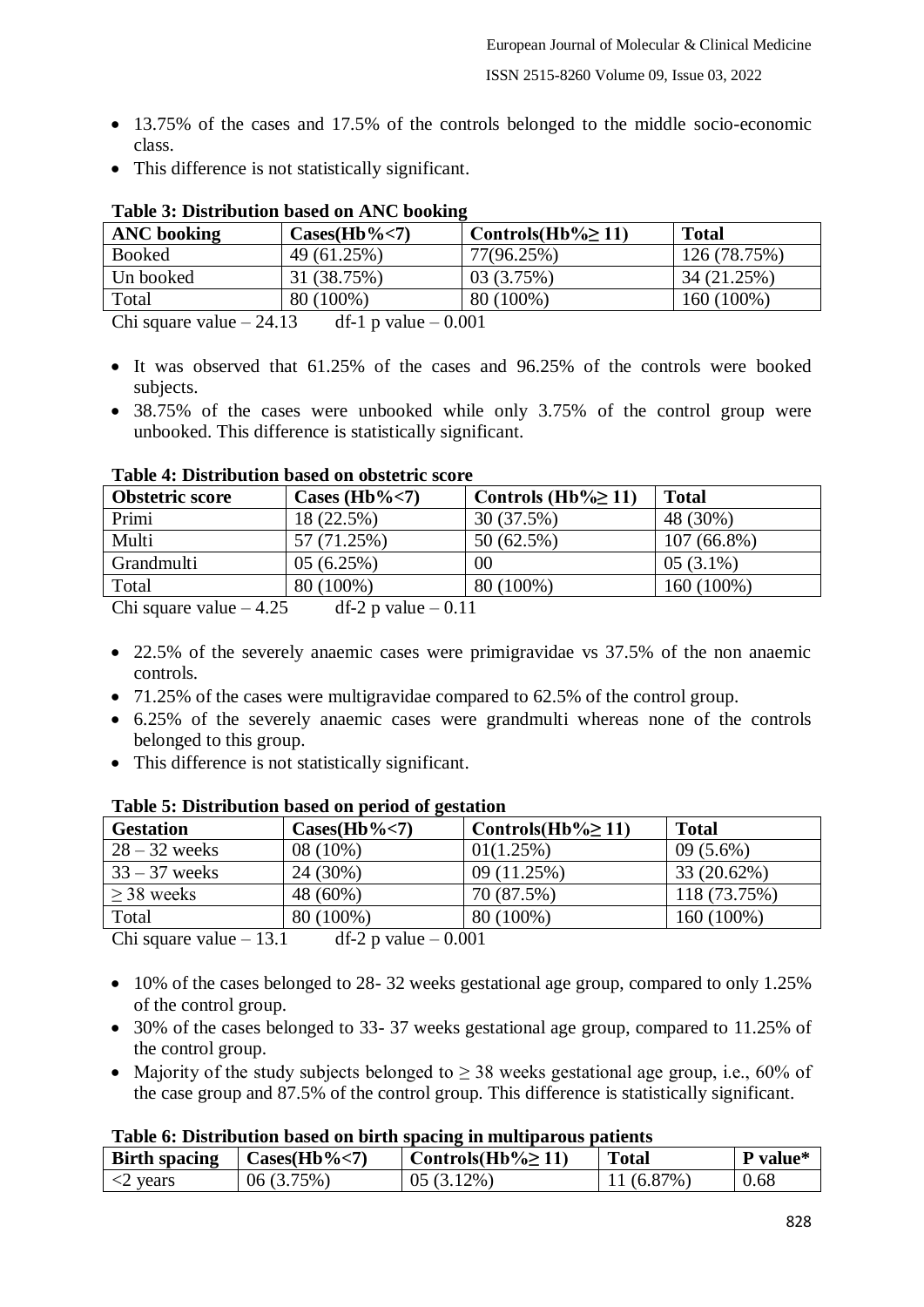ISSN 2515-8260 Volume 09, Issue 03, 2022

| vears               | $1.25\%$ )<br>◡<br>ັ | $5\%$<br>44 | $7\%$<br>чд<br>.30. <sub>1</sub> | V·1 |
|---------------------|----------------------|-------------|----------------------------------|-----|
| $*$ Chi square test |                      |             |                                  |     |

\*Chi square test

- $\bullet$  3.75% of the cases had a birth spacing interval of  $\lt 2$  years whereas it is 3.12% of the controls.
- 31.25% of the cases had birth spacing interval of  $\geq 2$  years whereas it is 55% of the controls. This difference is not statistically significant.

### **Table 7: Distribution based on Iron supplementation**

| <b>Fe</b> supplementation  | Cases (Hb% $<$ 7)                       | Controls (Hb% $\geq$ 11) | <b>Total</b> |
|----------------------------|-----------------------------------------|--------------------------|--------------|
| Yes                        | 38 (47.5%)                              | 74 (92.5%)               | 112 (70%)    |
| N <sub>o</sub>             | 42 (52.5%)                              | $06(7.5\%)$              | 48 (30%)     |
| Total                      | 80 (100%)                               | 80 (100%)                | 160 (100%)   |
| $Chi$ causes value $25/11$ | $\det$ 1 p volvo<br>$\Omega$ $\Omega$ 1 |                          |              |

Chi square value  $-35.41$  df-1 p value  $-0.001$ 

- 47.5% of the cases had prophylactic iron intake while 92.5% of the controls belonged to this group.
- 52.5% of the cases had no haematinic intake while only 7.5% of the controls belonged to this group.
- This difference is statistically significant

# **PBS Cases(Hb%<7) Controls(Hb%≥ 11) Total** Normocytic  $\begin{array}{|l|l|}\n\hline\n01 (1.25%) & 75 (93.75%) & 76 (47.5%)\n\hline\n\end{array}$ Microcytic 61 (76.25%) 04 (5%) 65 (40.62%) Macrocytic 01 (1.25%) 00 01 (0.625%) Dimorphic  $17 (21.25%)$   $01 (1.25%)$   $18 (22.5%)$ Total 80 (100%) 80 (100%) 80 (100%) 160 (100%)

### **Table 8: Distribution based on Peripheral blood smear**

Chi square value  $-131.02$  df-3 p value  $-0.001$ 

- Majority of the cases had microcytic hypochromic blood picture, i.e., 76.25%, whereas only 4.9% of the control group belonged to this category.
- Only 1.25% of the cases had normocytic blood picture while 93.75% of the controls belonged to this group.
- 21.25% of the cases had dimorphic blood picture and 1.25% of the controls had the same.
- Macrocytic anaemia was seen in only one of the subjects in the case group, while control group had none.
- This difference is statistically significant.

# **Maternal Outcome**

| Table 2. Distribution based on outcome of Denvery |            |                                                                           |       |                 |             |
|---------------------------------------------------|------------|---------------------------------------------------------------------------|-------|-----------------|-------------|
| <b>Delivery</b>                                   |            | $\text{Cases(Hb\%} \le 7)$   Controls(Hb\%)   Oddsratio   95\%CIoddsratio |       |                 | $\mathbf P$ |
|                                                   |            | <b>11</b> )                                                               |       |                 | value*      |
| Pre term                                          | 18 (22.5%) | 04(5%)                                                                    | 0.170 | $0.550 - 0.530$ | 0.001       |
| Term                                              | 60(75%)    | 74 (92.5%)                                                                | 4.38  | $1.65 - 11.63$  | 0.002       |
| Post term                                         | 02(2.5%)   | $02(2.5\%)$                                                               | 0.940 | $0.130 - 6.91$  | 0.950       |
| Total                                             | 80 (100%)  | 80 (100%)                                                                 |       |                 |             |

**Table 9: Distribution based on outcome of Delivery**

\*Chi square test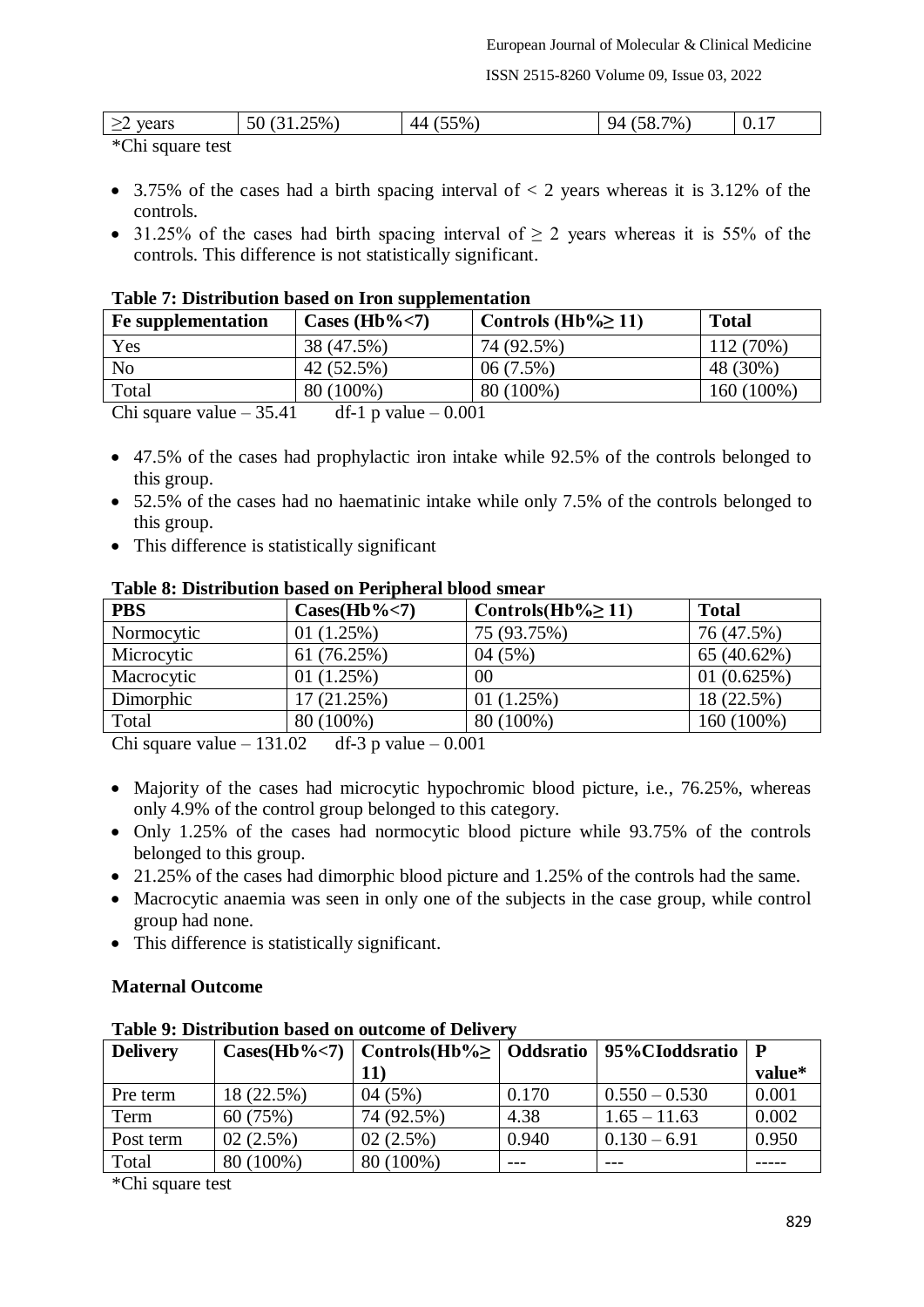- Majority of the study subjects had a full-term delivery, i.e., 75.0% of the cases and 92.5% of the controls. This result is statistically significant.
- 22.5% of the cases had a preterm delivery while only 5% of the controls had preterm delivery. This difference is statistically significant.
- 2.5% and 2.5% of the cases and the controls had post term delivery respectively. This is not statistically significant.

| <b>Delivery</b> | $\text{Cases(Hb\%}<7)$ |              |      | Controls (Hb% $\geq$   Oddsratio   95% CIoddsratio | $\mathbf P$ |
|-----------------|------------------------|--------------|------|----------------------------------------------------|-------------|
|                 |                        | <b>11</b> )  |      |                                                    | value*      |
| Vaginal         | 62 (77.5%)             | 60 (75%)     | 0.79 | $0.30 - 1.47$                                      | 0.25        |
| <b>LSCS</b>     | 09 (11.39%)            | 18 (22.5%)   | 0.63 | $0.45 - 0.69$                                      | 0.01        |
| Instrumental    | $08(10.1\%)$           | $02(02.5\%)$ | 0.38 | $0.45 - 1.53$                                      | 0.23        |
| LAP             | 01(1.26%)              | 00           | 0.35 | $0.85 - 0.65$                                      | 0.97        |
| Total           | 79 (100%)              | 80 (100%)    | $ -$ |                                                    |             |

**Table 10: Distribution based on mode of delivery**

\*Chi square test

- Amongst the severely anaemic cases, 1 (1.26%) patient did not deliver.
- The patient had congestive cardiac failure during labour and succumbed to the same. Out of the remaining 79 cases, 77.5% had vaginal delivery, 9% underwent caesarean section, 10.1% had instrumental delivery while 1.26% underwent emergency laparotomy. The indication for emergency laparotomy was rupture uterus.
- Amongst the non anaemic controls, 75.0% had vaginal delivery, 22.5% underwent caesarean section, 2.5% had instrumental delivery. None of the subjects in the control group underwent laparotomy.

| Tabic TT. Malchiai valcome |                   |                          |          |
|----------------------------|-------------------|--------------------------|----------|
| <b>Morbidity</b>           | Cases (Hb% $<$ 7) | Controls (Hb% $\geq$ 11) | P value* |
| <b>CCF</b>                 | 01(01.25%)        | 00                       | 0.30     |
| Abruptio placentae         | 01(01.25%)        | 00                       | 0.30     |
| Retained placenta          | 00                | 00                       |          |
| <b>PPH</b>                 | 02(02.5%)         | 00                       | 0.14     |
| Puerperal sepsis           | 00                | 00                       |          |
| Sub involution             | 02(02.5%)         | 00                       | 0.14     |
| Wound dehiscence           | 00                | 00                       |          |
| Maternal mortality         | 01(01.25%)        | 00                       | 0.30     |
| .                          |                   |                          |          |

**Table 11: Maternal outcome**

\*Chi square test

- 1.25% of the cases had congestive cardiac failure while none of the controls had this complication.
- 1.25% of the cases had abruptio placentae while none of the controls had this complication.
- 2.5% of the cases had atonic postpartum haemorrhage while none of the controls had this complication.
- 2.5% of the cases had sub involution of the uterus while none of the controls had this complication.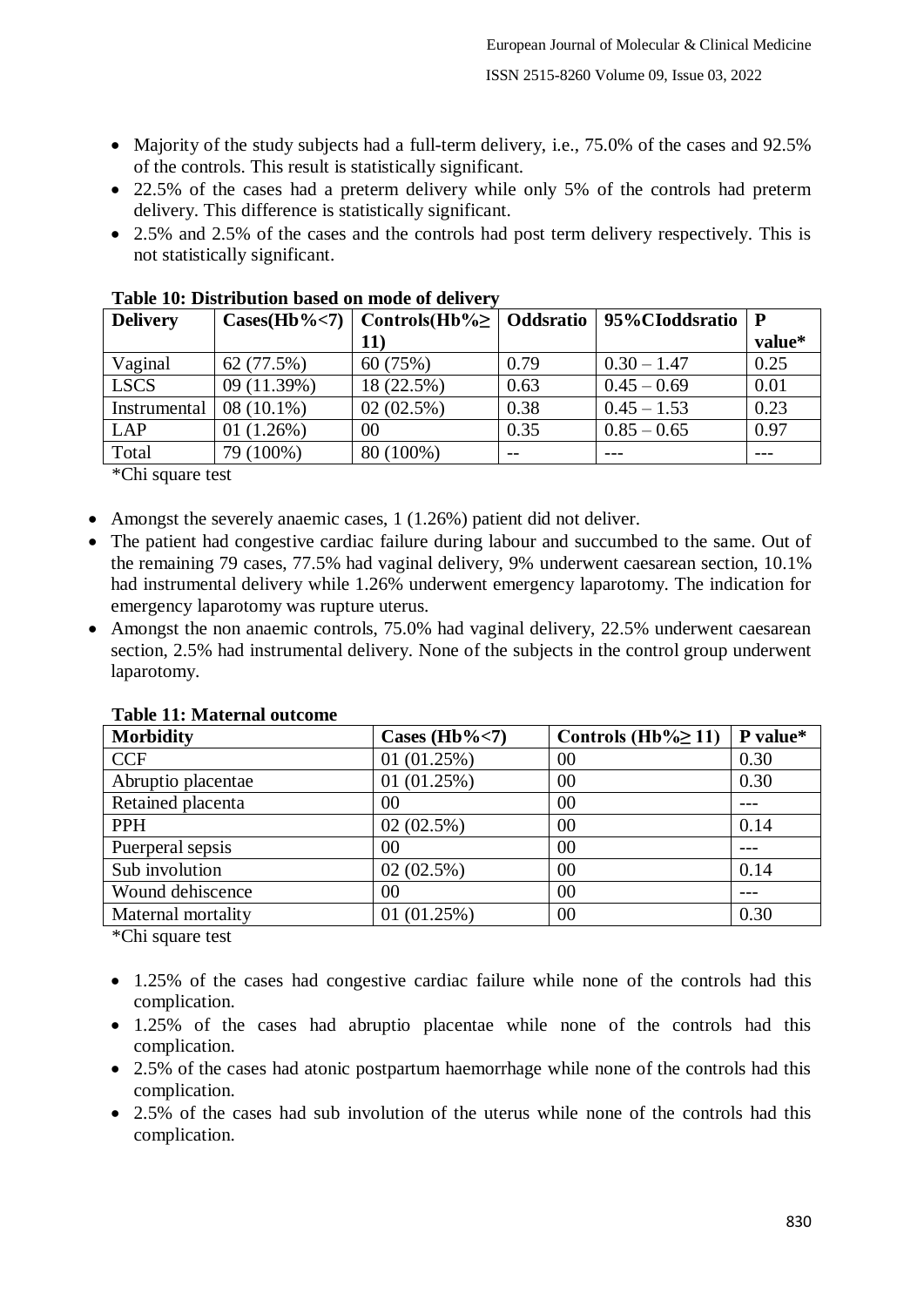#### ISSN 2515-8260 Volume 09, Issue 03, 2022

- None of the study subjects in either of the groups had retained placenta, puerperal sepsis and wound dehiscence. 28 of the severely anaemic cases reported for follow- up after 6 weeks of delivery. None of them showed any signs of puerperal sepsis.
- 1 (1.25%) study subject in the severely anaemic case group died due to congestive cardiac failure during second stage of labour.

There was no maternal mortality in the control group.

#### **Neonatal Outcome**

# **Table 12: Neonatal outcome**

| <b>Morbidity</b>            | Cases (Hb% $<$ 7) | Controls (Hb% $\geq$ 11) | P value* |
|-----------------------------|-------------------|--------------------------|----------|
| <b>IUGR</b>                 | 11 (13.75%)       | 03 (03.75%)              | 0.03     |
| <b>IUFD</b>                 | 04(5%)            | 01(01.25%)               | 0.15     |
| Stillborn                   | 02(2.5%)          | 00                       | 0.14     |
| APGAR score $< 7$ at 5 mins | 09 (11.25%)       | 03 (03.75%)              | 0.05     |
| NICU admission              | 13 (16.25%)       | 03 (03.75%)              | 0.003    |
| Perinatal mortality         | 09 (11.25%)       | 02(02.5%)                | 0.02     |
|                             |                   |                          |          |

\*Chi square test

- 13.75% of the cases had IUGR while only 3.75% of the controls had IUGR. This difference is found to be statistically significant.
- 5% of the cases had intra uterine foetal demise as opposed to 1.25% of the controls. This difference is not statistically significant.
- 2.5% of the cases had stillbirths while none of the controls had stillbirths. This difference is not statistically significant.
- $\bullet$  11.25% of the babies born to severely anaemic mothers had an Apgar score of  $\leq 7$  at 5 minutes while only 3.7% of the controls belonged to this group. This result is statistically significant.
- 16.25% of the babies born to severely anaemic mothers were admitted to NICU while this was seen in only 3.75% of the non-anaemic mothers in the control group. This result is found to be statistically significant.
- The overall perinatal mortality was 11.25% in the case group while it was only 2.5% in the control group. This difference is statistically significant.

| rabic revention weight |                               |                         |              |  |
|------------------------|-------------------------------|-------------------------|--------------|--|
| <b>Birth weight</b>    | $\text{Cases}(\text{Hb}\%<7)$ | Controls(Hb% $\geq$ 11) | <b>Total</b> |  |
| $<1.50$ kg             | 09 (11.25%)                   | 00                      | $09(5.6\%)$  |  |
| $1.50 - 1.99$ kg       | 06(07.5%)                     | 02(02.5%)               | 08 (05%)     |  |
| $2.00 - 2.49$ kg       | 25 (31.25%)                   | 14 (17.5%)              | 39 (24.37%)  |  |
| $2.50 - 2.99$ kg       | 33 (41.25%)                   | 47 (58.75%)             | 80 (50%)     |  |
| $>3.00$ kg             | 07(8.75%)                     | 17 (21.25%)             | 24 (15%)     |  |
| Total                  | 80 (100%)                     | 80 (100%)               | 160(100%)    |  |

### **Table 15: Birth weight**

Chi square value  $-18.30$  df-4 p value  $-0.001$ 

- 5.6% of the cases had very low birth weight babies as opposed to none in the control group.
- 31.25% of the cases had low birth weight babies as opposed to only 17.5% of the controls. This result is statistically significant.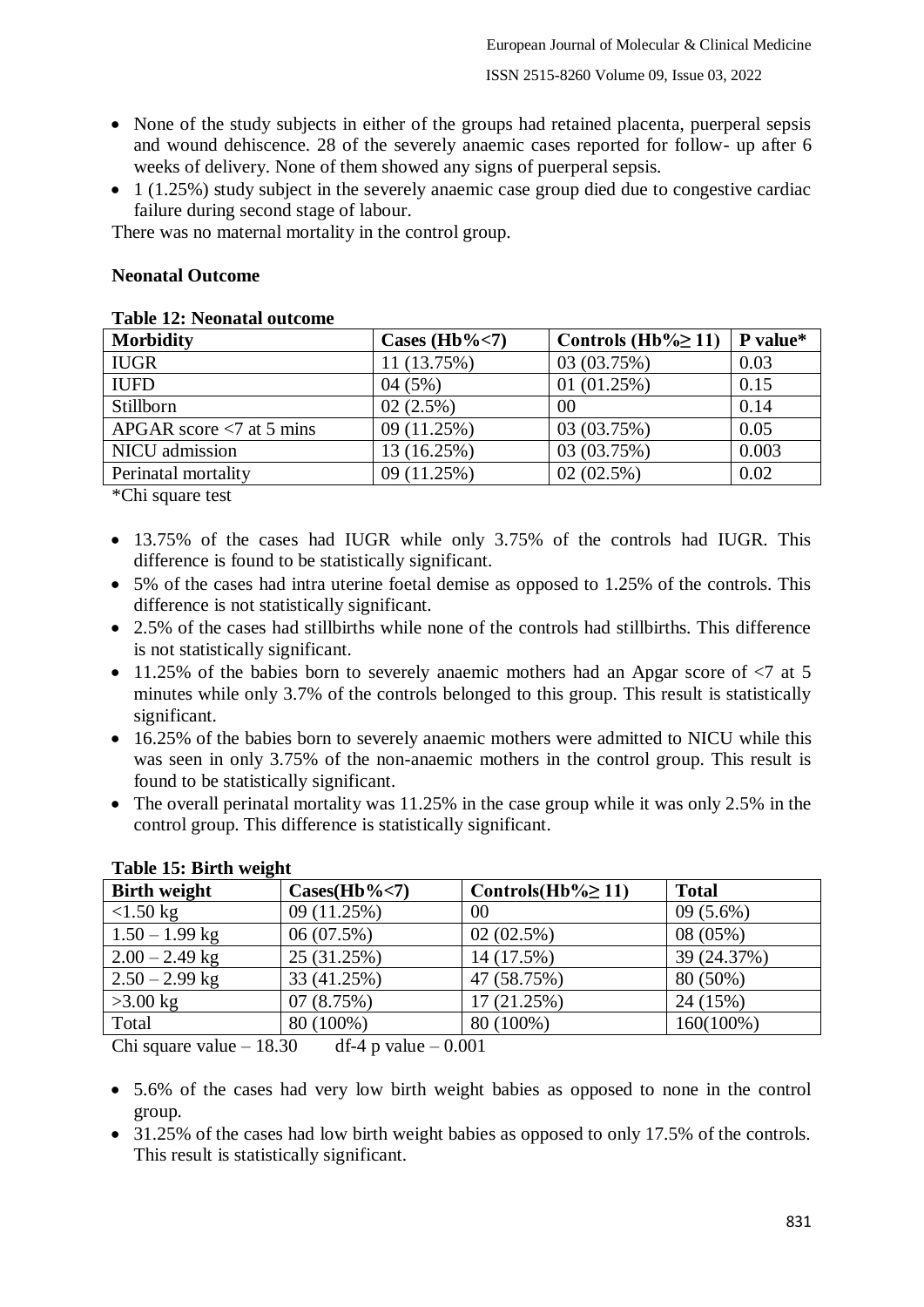#### ISSN 2515-8260 Volume 09, Issue 03, 2022

### **DISCUSSION**

In our study, majority of the study subjects belonged to the age group of 21-25 years, i.e., 52.5% of the case group and 63.75% of the controls. Also, 78.75% of the cases and 70% of the controls belonged to the age group of  $21-30$  years.<sup>[1-3]</sup>

This is comparable to a study done by Alli et al, $[4]$  in which 40% of the patients belonged to the age group of 21-25 years. In a study by Khandait et al,<sup>[5]</sup> 70% of the patients belonged to the age group of 21-30 years.

Low SES is a risk factor for anaemia, poor nutrition being the main cause. In the present study, 86.25% of the cases of severe anaemia belonged to low socio-economic class.

In a study by Thangaleela et al,  $\left[6\right]$  78.3% of the cases belonged to low socio-economic class. This suggests a close relationship between low SES and pregnancy anaemia probably because of poor nutrition and inadequate health care.

Regular antenatal check-ups and adequate antenatal care is the cornerstone for safe motherhood. 38.75% of the cases were unbooked as opposed to only 3.75% of the controls. The incidence of unbooked cases was higher in a study conducted by Jaleel et al,  $[7]$  i.e., 62.7% in the severely anaemic cases vs 36.1% in the non-anaemic controls.

In the present study, anaemia was more common in multiparous women accounting for 71.25% of cases compared to 62.5% in the control group. These observations are confirmed by the studies conducted by Awasthi et al,<sup>[8]</sup> where  $60.5\%$  of the cases were multiparous, and Khandait et al, $^{[5]}$  where 53.8% of the cases were multiparous.

Close birth spacing has an impact on the haemoglobin status of women. But in the present study, 6.87% of the cases had a birth spacing interval of  $\lt 2$  years. This finding is in contrast with other studies conducted by Khandait et al, Thangaleelaet al.<sup>[5,6]</sup>

In our study, 76.25% of the cases had microcytic hypochromic blood picture followed by 21.25% of the cases with dimorphic anaemia. Similar results were seen in the study conducted by Awasthi et al,  $[8]$  in which 66.5% of the cases had microcytic hypochromic anaemia and 22% had dimorphic anaemia.

22.5% of the cases had a preterm delivery while only 5% of the controls had preterm delivery in the present study. In a study done by Patra et  $al$ ,  $[9]$  a similar incidence of preterm labour was reported amongst the anaemic cases, 24%. Our results also corroborate with the study conducted by Lone et al,<sup>[10]</sup> where it was 25.2% in the case group vs  $6.3\%$  in the control group; and by Rohilla et al,<sup>[11]</sup> where preterm labour was seen in 18.75% of the severe anaemia cases.

In the present study, 77.5% of the cases had vaginal deliveries as opposed to 75% of the controls, whereas the rate of LSCS was higher in the control group, i.e. 22.5% vs 11.39% in the anaemic cases. 10.1% of the cases had instrumental vaginal deliveries as opposed to 2.5% of the controls. In a study by Awasthi et al.<sup>[8]</sup> 69.5% of the cases had vaginal delivery, 20.5% underwent LSCS and 6.5% had instrumental deliveries.

There is increased maternal morbidity in cases of severe anaemia. In our study, atonic postpartum haemorrhage (2.5%), sub involution of the uterus (2.5%), congestive cardiac failure (1.25%), abruptio placentae (1.25%) were seen. In a study conducted by Awasthi et al,[8] similar results were reported, PPH in 2.5%, sub involution in 2%, CCF in 4.5%, abruption placentae in 5.2%. The results of our study were also comparable to the study conducted by Jaleel et al,<sup>[7]</sup> in which PPH was seen in 9.8% of the cases of severe anaemia, CCF in 1.9% and abruption in 5.9%.

Maternal mortality was seen in 1.25% of the cases in our study. This is comparable to the studies conducted by Jaleel et al  $(1.9\%)$ , <sup>[7]</sup> Ghimire et al  $(3\%)$ , Nisty et al  $(2\%)$  and Nirmaladevi et al (1.06%).<sup>[12-14]</sup>

There is a high incidence of adverse fetal outcome in the form of preterm birth, IUGR, low APGAR scores and NICU admissions.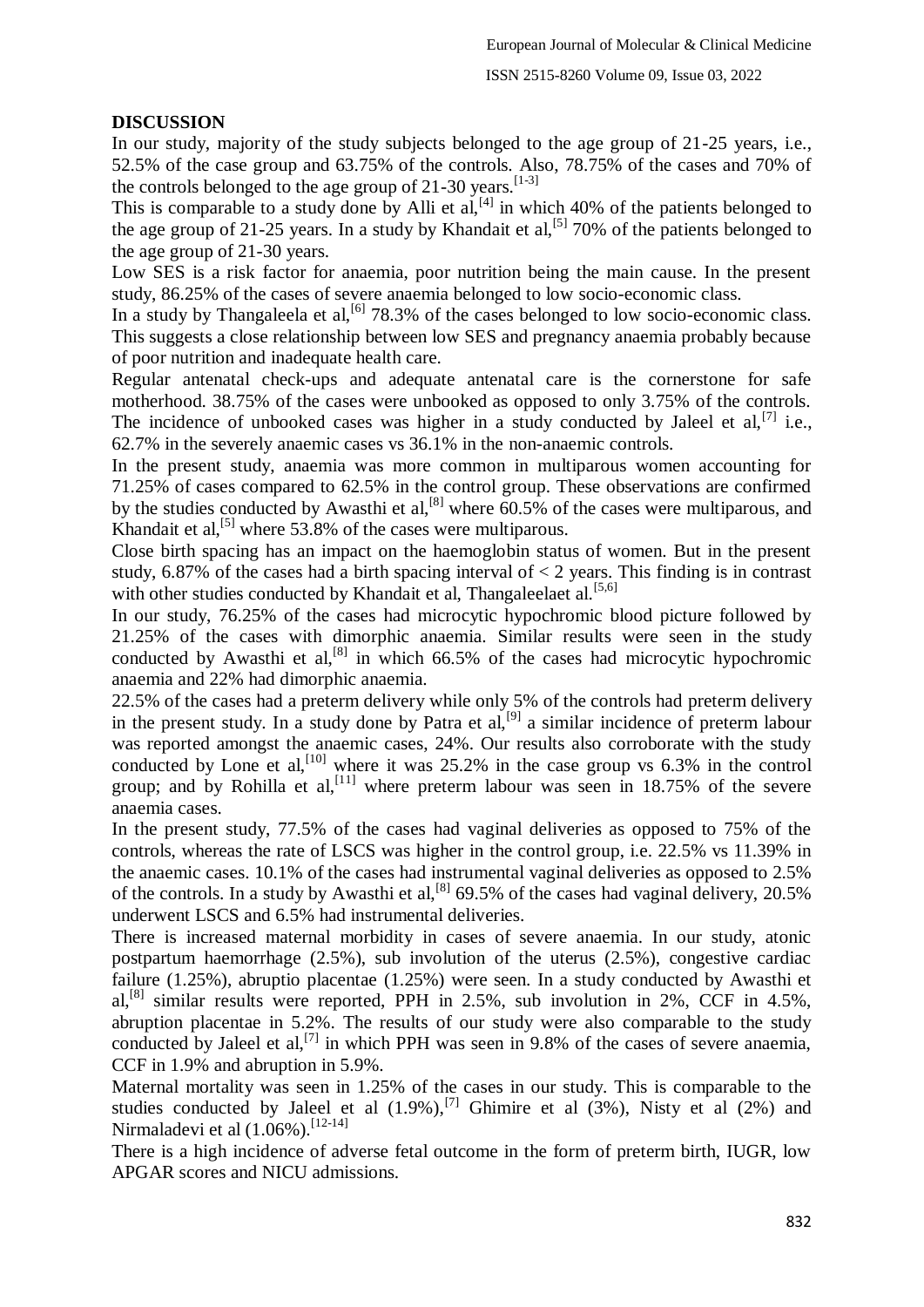In our study, low birth weight was seen in 41.25%, IUGR in 13.75%, APGAR score of  $\leq 7$  at 5 minutes in 11.25%, admission to NICU in 16.25%.

This is comparable to the study by Jaleel et al,<sup>[7]</sup> where incidence of LBW was 29.6%, IUGR in 27.8%, low APGAR scores in 11.1%.

In a study conducted by Lone et al,<sup>[10]</sup> IUGR was reported in 12.1% and birth asphyxia in 8.7%.

In the study by Awasthi et al,<sup>[8]</sup> the incidence of birth asphyxia was 7.02%, but IUGR was seen in 37.5% of the cases.

A study by Alli et al,  $^{[4]}$  also reported the incidence of IUGR in cases of anaemia as 10%.

The perinatal mortality in our study was seen in 11.7% of the cases. Similar results were reported in the studies by Awasthi et al (11%), and Rohilla et al (20.7%).<sup>[8,11]</sup>

### **CONCLUSION**

In the present study, inadequate antenatal care, multiparity, younger age, and inadequate iron supplementation are associated with severe anaemia in pregnancy. Joint social and medical efforts are required for overall improvement of living status of women. Their awareness is to be increased about dietary habits, small family norms, birth interval, appropriate use of family planning methods and regular antenatal visits. Iron and folic acid deficiency anaemia was the most common type, therefore adequate iron and folic acid prophylaxis is a must in all antenatal women. Proper antenatal care is the basic requirement for prevention, early detection and treatment of anaemia. Maternal education needs an emphasis because it increases the awareness of mother regarding nutrition, contraception, birth spacing and compliance to medical advice.

### **REFERENCES**

- 1. Aarthi Shrivastava, Prabha T, Sabuhi Q, Vinita Das. Anaemia in pregnancy A novel regime of intramuscular iron therapy. J ObstetGynaecol India 2005; 55(3): 237-40.
- 2. Rohit Bhat. Maternal mortality in India FOGSI-WHO study. J ObstetGynaecol India 1997; 47(3) : 207-14.
- 3. NynkeVandenBroek. Anaemia in pregnancy in developing countries. Br J ObstetGynaecol 1998, 105 : 385-90.
- 4. Alli R and Satyanarayana M. Anaemia complicating pregnancy. J ObstetGynaec of India. 1985 April; 35 (2): 335-338.
- 5. Khandait WD, Ambadekar NN, Zodpey PS, Koram MR, Vasudeo ND. Risk factors for anaemia in pregnancy. J ObstetGynecol India 2001 ; 51(1) : 42-44.
- 6. Thangaleela T and Vijayalakshmi P. Impact of anaemia in pregnancy. The Ind J NutrDietet1994 ; 31(3) : 251-56.
- 7. Jaleel R, Khan A. Severe anaemia and adverse pregnancy outcome. J Surg Pak (International) 2008;13:147–50.
- 8. Awasthi A, Thakur R, Dave A, et al. Maternal and perinatal outcome in cases of Moderate and Severe anaemia. J ObstetGynaec of India. 2001 Dec; 51 (6): 62- 65.
- 9. Patra S, Pasrija S, Trivedi SS, Puri M. Maternal and perinatal outcome in patients with severe anaemia in pregnancy. Int J Gynaecol Obstet. 2005 Nov;91(2):164-5. Epub 2005 Aug 26.
- 10. Lone, F. W., Qureshi, R. N.(2004), Maternal anaemia and its impact on perinatal outcome. Tropical Medicine & International Health, 9: 486–490. doi: 10.1111/j.1365- 3156.2004.01222.x
- 11. Rohilla M, Raveendran A, Dhaliwal LK, Chopra S. Severe anaemia in pregnancy: a tertiary hospital experience from northern India. J ObstetGynaecol. 2010;30(7):694-6. doi: 10.3109/01443615.2010.509821.